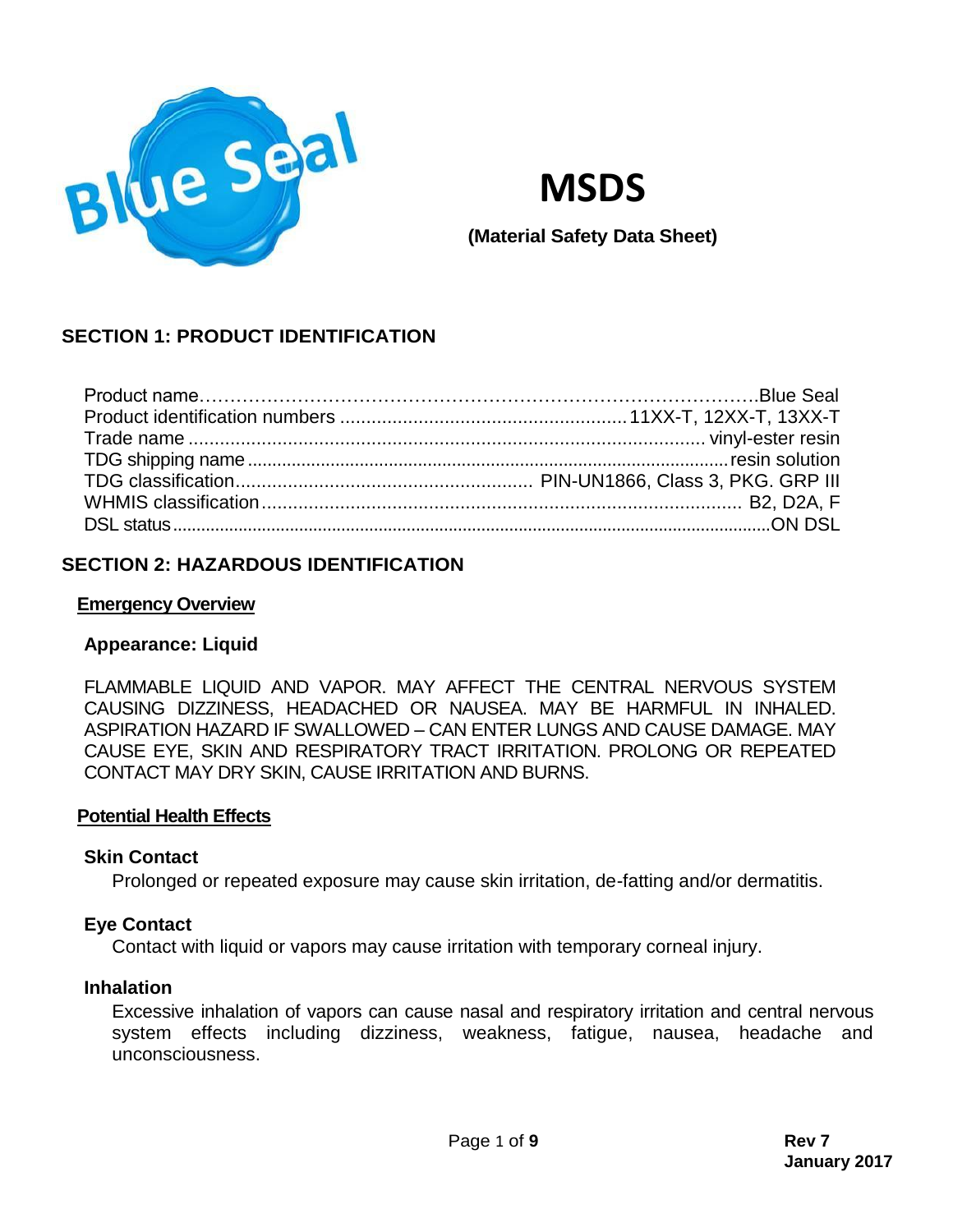## **Ingestion**

Can cause gastrointestinal irritation, nausea, vomiting and diarrhea. Aspiration of material into the lungs can cause chemical pneumonitis, which can be fatal.

## **Inhalation**

Breathing of vapor or mist is possible. Breathing aerosol and/or mist is possible when material is sprayed. Aerosol and mist may present a greater risk of injury because more material may be present in the air than from vapor alone. Breathing small amounts of this material during normal handling is not likely to cause harmful effects. Breathing large amounts may be harmful. Symptoms are not expected at air concentrations below the recommended exposure limits, if applicable.

## **Aggravated Medical Condition**

Preexisting disorders of the following organs (or organ systems) may be aggravated by exposure to this material; respiratory tract, skin, lung, liver, central nervous system, male reproductive system, auditory system.

#### **Symptoms**

Signs and symptoms of exposure to this material through breathing, swallowing, and/or passage of the material through the skin may include; metallic taste, stomach or intestinal upset (nausea, vomiting, diarrhea), irritation (nose, throat, airways), central nervous system depression (dizziness, drowsiness, weakness, fatigue, nausea, headache, unconsciousness) and other central nervous system effects, loss of coordination, confusion, liver damage.

#### **Target Organs**

Overexposure to this material (or its components) has been suggested as a cause of the following effects in laboratory animals; mild, reversible kidney effects, effects on hearing, respiratory tract damage (nose, throat, and airways), testis damage, liver damage, overexposure to this material (or its components) has been suggested as a cause of the following effects in humans: mild effects on color vision, effects on hearing, respiratory tract damage (nose, throat, and airways), central nervous system effects.

#### **Carcinogenicity**

Styrene is listed as a possible human carcinogen by the international Agency for Research on Cancer (IARC) and as reasonably anticipated to be a human carcinogen by the National Toxicology Program (NTP).

#### **Reproductive hazard**

This material (or a component) has been shown to cause harm to the fetus in a laboratory animal studies. Harm to the fetus occurs only at exposure levels that harm the pregnant animal. The relevance of these findings to human in uncertain.

#### **Other information**

Styrene readily reacts with low concentrations of halogens (for example, fluorine, chlorine, bromine, or iodine) to form a tear-producing substance.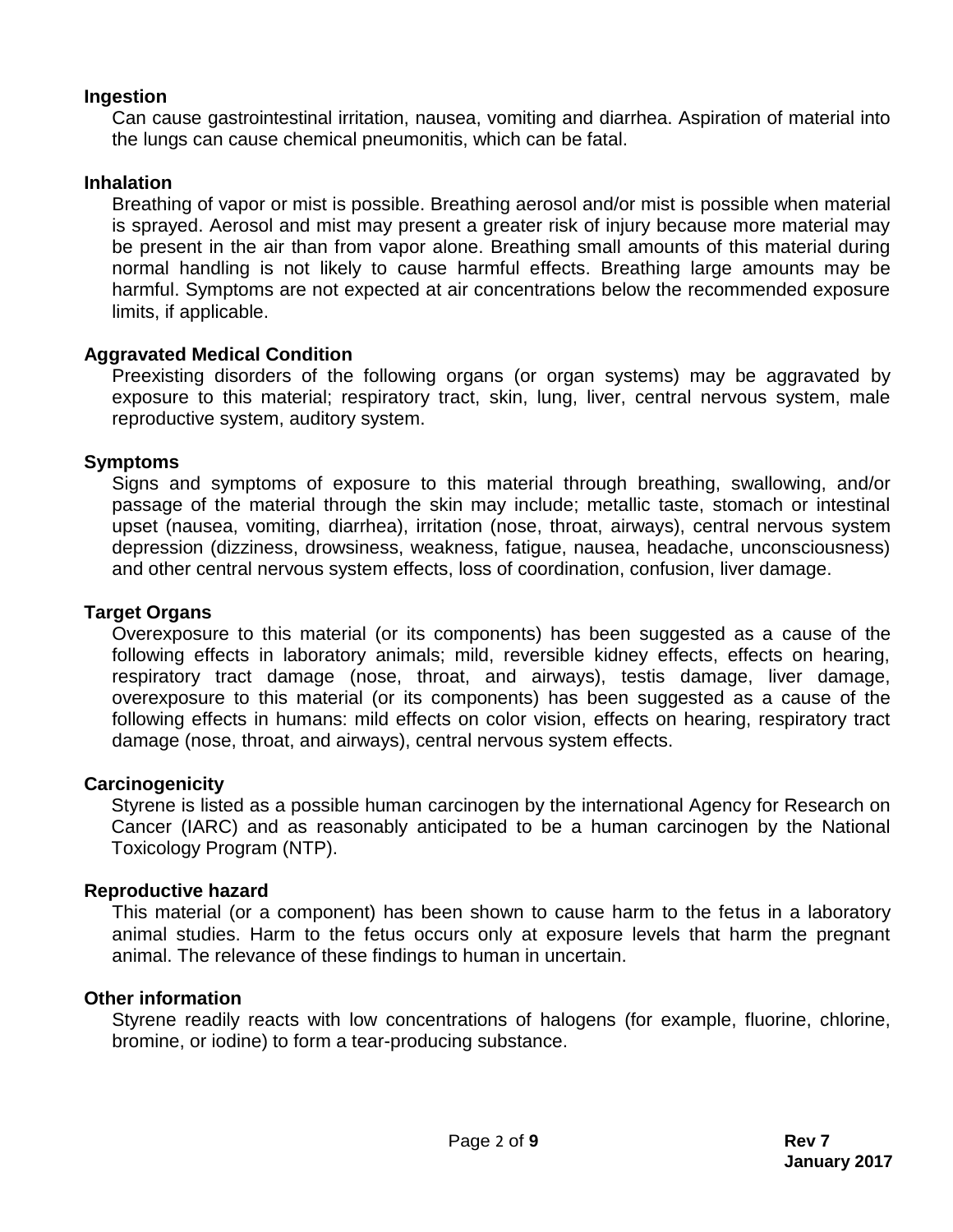## **SECTION 3: COMPOSITION/INFORMATION ON INGREDIENTS**

| <b>INGREDIENT:</b> | CAS#:    | <b>ACGIH TLV/OSHA PEL:</b> | $%$ W/W: |
|--------------------|----------|----------------------------|----------|
| Styrene monomer    | 100-42-5 | 50 PPM                     | 24-30%   |

## **SECTION 4: FIRST AID MEASURES**

#### **Eye Contact**

If symptoms develop, immediately move individual away from exposure and into fresh air. Flush eyes gently with water for at least 15 minutes while holding eyelids apart; seek immediate medical attention.

#### **Skin Contact**

Remove contaminated clothing. Flush exposed area with large amounts of water. If skin is damaged, seek immediate medical attention. If skin is not damaged and symptoms persist, seek medical attention. Launder clothing before reuse.

#### **Ingestion**

Seek medical attention. If individual is drowsy or unconscious, do not give anything by mouth; place individual on the left side with the head down. Contact a physician, medical facility, or poison control center for advice about whether to induce vomiting. If possible, do not leave individual unattended.

#### **Inhalation**

Do not induce vomiting. Seek medical attention. If vomiting occurs, keep head below hips to prevent aspiration of liquid into lungs.

NOTE TO PHYSICIAN: If aspirated, rapid absorption may occur through lungs and cause systemic effects, so the decision of whether to induce vomiting or not should be made by a physician. Endotracheal and/or esophageal control is suggested if lavage is performed. The danger from lung aspiration must be weighed against toxicity when considering emptying stomach. No specific antidote. Treatment based on judgment of a physician in response to the reactions of the patient.

#### **SECTION 5: FIREFIGHTING MEASURES**

| <b>Flammability Limits</b> |  |
|----------------------------|--|
|                            |  |
|                            |  |
|                            |  |

#### **Extinguishing Media**

Water fog, dry chemical, carbon dioxide, foam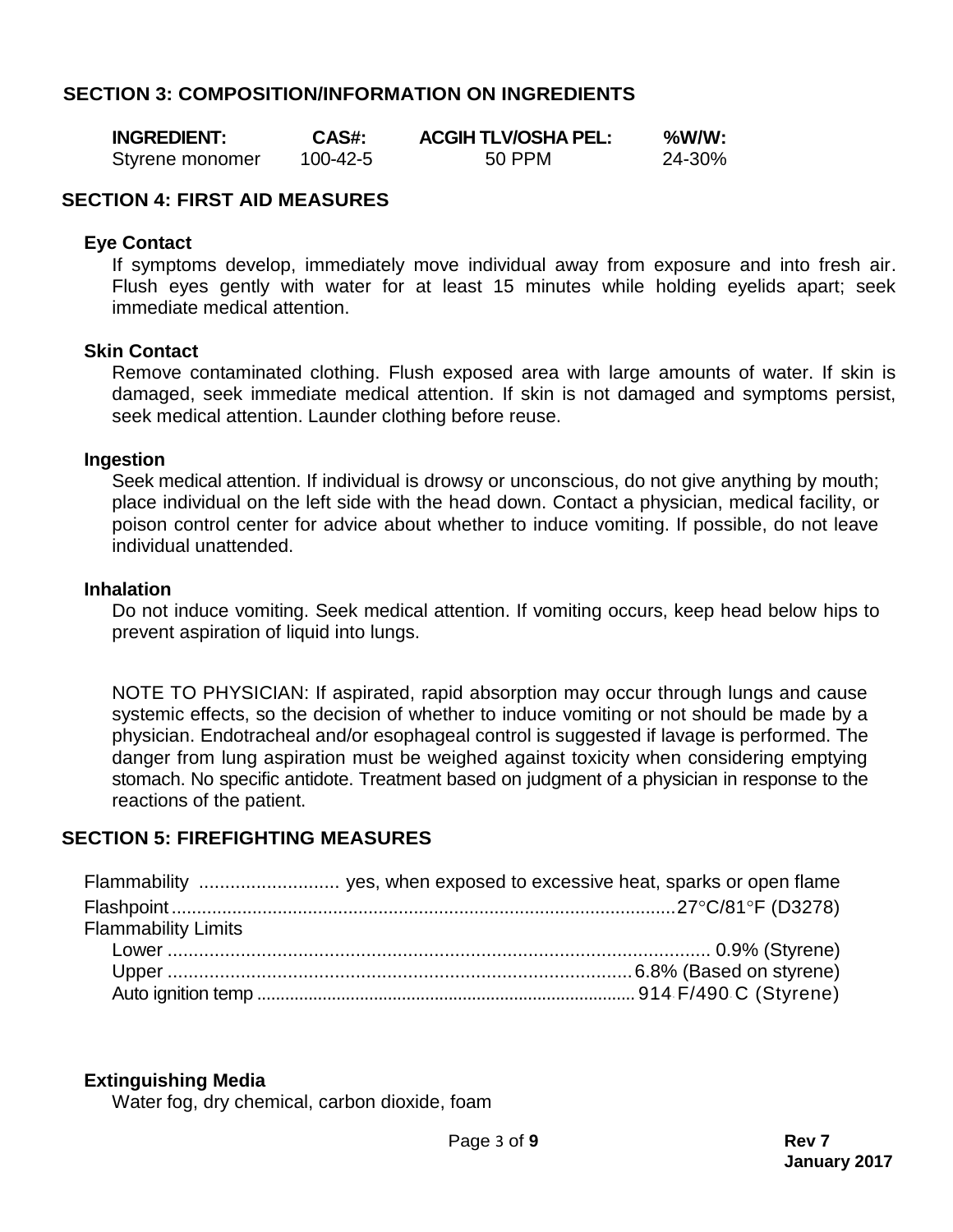#### **Hazardous Combustion Products**

Carbon dioxide, carbon monoxide, various hydrocarbons, etc.

#### **Explosion Data:**

| Take precautions against static. |  |
|----------------------------------|--|

#### **Fire-fighting Measures**

Wear positive pressure self-contained breathing apparatus (SCBA) with a full face piece and protective fire-fighting clothing. If protective equipment is not available or not used, fight fire from a protected location or distance.

#### **Fire-fighting Instructions**

Keep people away. Isolate fire area. Eliminate ignition sources. Move container from fire area if possible. Burning liquids may be moved with water to protect personnel. Water fog applied gently may be used as a blanket to extinguish fire. Stay upwind. Keep out of low areas where gases (fumes) can accumulate. Do not use direct water stream, which may spread fire. Water may not be effective in extinguishing fire.

#### **NFPA flammable and combustible liquids classification**

Flammable Liquid Class IC

All five-gallon pails and larger metal containers including tank cars and tank trucks should be grounded and/or bonded when material is transferred.

#### **SECTION 6: ACCIDENTAL RELEASE MEASURES**

#### **Steps to Be Taken in Case Material is Released or Spilled Small spill**

Absorb liquid on paper, vermiculite, floor absorbent or other absorbent material.

#### **Large spill**

Eliminate all ignition sources (flares, flames including pilot lights, electrical sparks). Persons not wearing adequate protective equipment should be excluded from area of spill until cleanup has been completed. Stop spill at source, dike area of spill to prevent spreading, pump liquid (using explosion-proof equipment) to salvage tank. Remaining liquid may be taken up on sand, floor absorbent or other absorbent material and shoveled into containers

#### **Personal precautions**

For personal protection see section 8. Eliminate all ignition sources (flares, flames including pilot lights, electrical sparks). Persons not wearing protective equipment should be excluded from area of spill until clean-up has been completed. Stop spill at source. Prevent from entering drains, sewers, stream or other bodies of water. Prevent from spreading. If runoff occurs, notify authorities as required. Pump or vacuum transfer spilled product to clean containers for recovery. Absorb unrecoverable product. Transfer contaminated absorbent, soil and other materials to containers for disposal.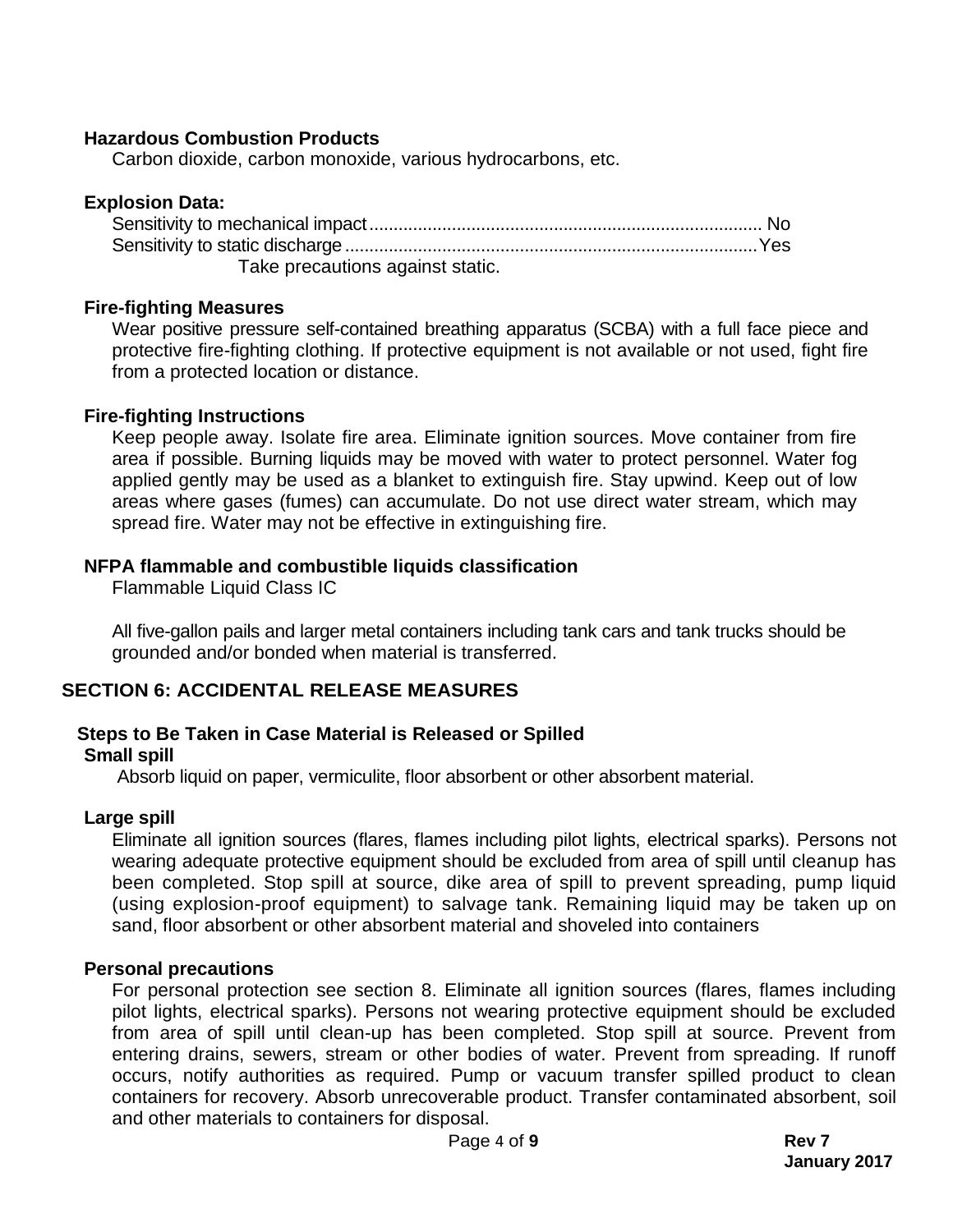## **Environmental precautions**

Prevent run-off to sewers, streams or other bodies of water. If run-off occurs, notify authorities as required, that a spill has occurred.

## **Methods for cleaning up**

Absorb liquid vermiculite, floor absorbent or other absorbent material.

# **SECTION 7: HANDLING AND STORAGE**

## **Handling**

Containers of this material may be hazardous when emptied. Since emptied containers retain product residues (vapor, liquid, and/or solid), all hazard precautions given in the data sheet must be observed. Avoid prolonged or frequently repeated skin contact with this material. Skin contact can be minimized by wearing impervious protective gloves. As with all products of this nature, good personal hygiene is essential. Hands and other exposed areas should be washed thoroughly with soap and water after contact, especially before eating and or/smoking. Regular laundering of contaminated clothing is essential to reduce indirect skin contact with this material. Do not use pressure to empty container. Static ignition hazard can result from handling and use. Electrically bond and ground all containers, personnel and equipment before transfer or use of material. Special precautions may be necessary to dissipate static electricity for non-conductive containers. Use proper bonding and grounding during product transfer as described in National Fire Protection Association document NFPA 77.

#### **Storage Requirements**

Store in a cool, dry place at  $75^{\circ}$ F or lower. Do not store near extreme heat, open flame, or sources of ignition. Maintain inhibitor and dissolved oxygen level. Do not blanket or purge with an inert gas to avoid depleting the oxygen concentration. Keep containers tightly closed when not in use. Store out of direct sunlight.

# **SECTION 8: EXPOSURE CONTROL/PERSONAL PROTECTION**

#### **General advice**

These recommendations provide general guidance for handling this product. Personal protective equipment should be selected for individual applications and should consider factors which affect exposure potential, such as handling practices, chemical concentrations and ventilation. It is ultimately the responsibility of the employer to follow regulatory guidelines established by local authorities.

#### **Exposure controls**

Provide sufficient mechanical (general and/or local exhaust) ventilation to maintain exposure below TLV(s). OSHA has formally endorsed a styrene industry proposal for a voluntary 50 ppm workplace limit on styrene. Members of the Styrene Information and Research Council (SIRC), Composites Institute (CI), Composite Fabricators Association (CFA), International Cast Polymers Association (ICPA) and National Marine Manufacturers Association (NMMA) have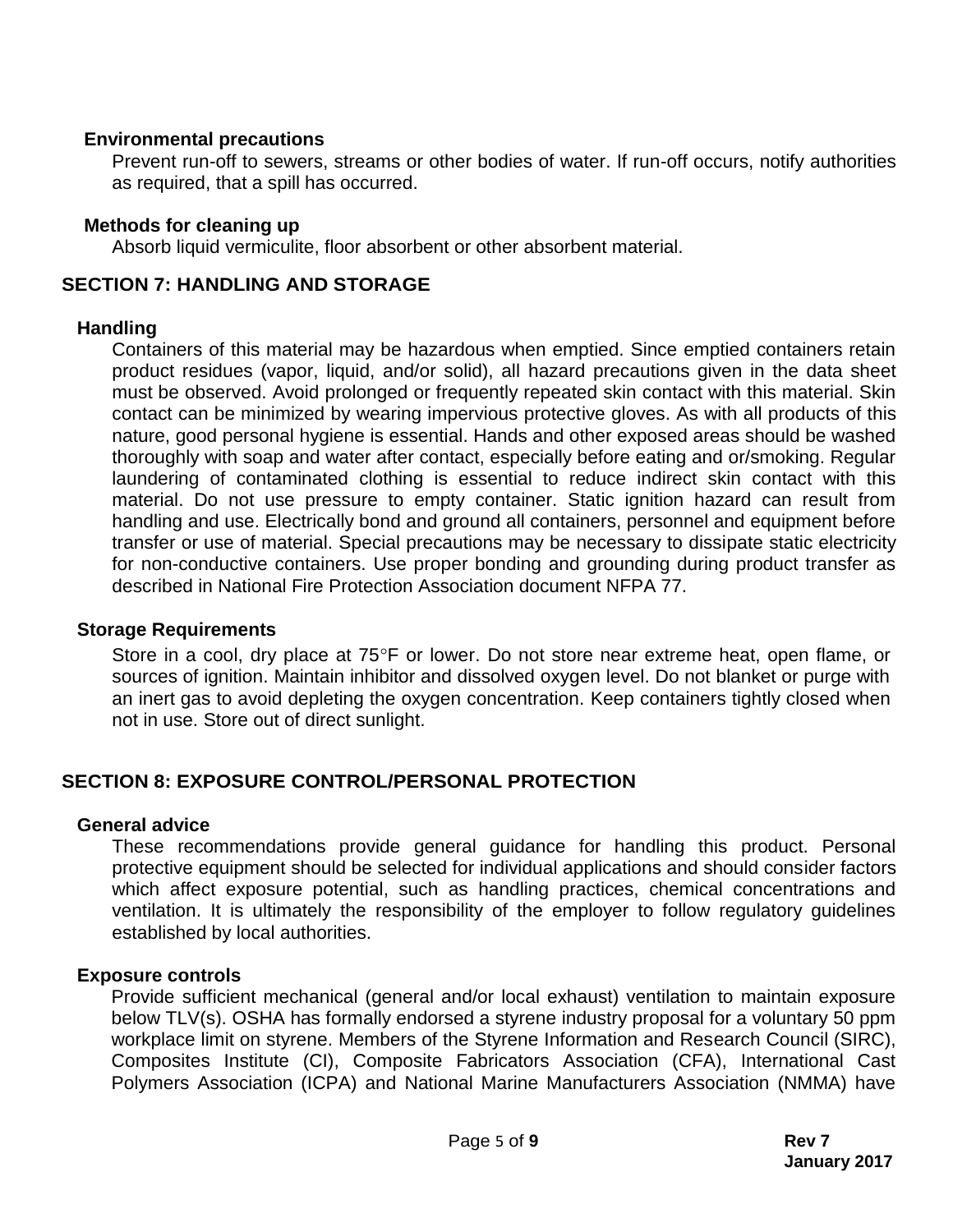agreed to use either engineering controls, work practices or respiratory protection to achieve this voluntary limit for styrene.

# **Personal Protective Equipment**

#### **Eye Protection**

Use chemical safety glasses or goggles.

#### **Skin and body protection**

Wear resistant gloves. To prevent repeated or prolonged skin contact, wear impervious clothing and boots. Wear normal work clothing covering arms and legs.

#### **Respiratory Protection**

Use NIOSH or CSA approved organic vapor chemical cartridge respirator when concentration exceeds TLV or upper respiratory tract irritation occurs.

# **SECTION 9: PHYSICAL AND CHEMICAL PROPERTIES**

# **SECTION 10: STABILITY AND REACTIVITY**

#### **Chemical Stability**

Stable.

**Conditions to avoid** Avoid heat, open flame, and prolonged storage at elevated temperatures.

#### **Incompatible products**

Acids, aluminum chloride, halogens, iron chloride, metal salts, peroxides, strong alkalis, strong oxidizing agents, UV light.

#### **Hazardous decomposition products**

Carbon dioxide and carbon monoxide, phenols, toxic fumes, various hydrocarbons.

#### **Hazardous reactions**

Product can undergo hazardous polymerization. Avoid exposure to excessive heat, peroxides and polymerization catalysts.

# **SECTION 11: TOXICOLOGICAL INFORMATION**

#### **Skin Contact**

Prolonged or repeated exposure may cause skin irritation, de-fatting and/or dermatitis.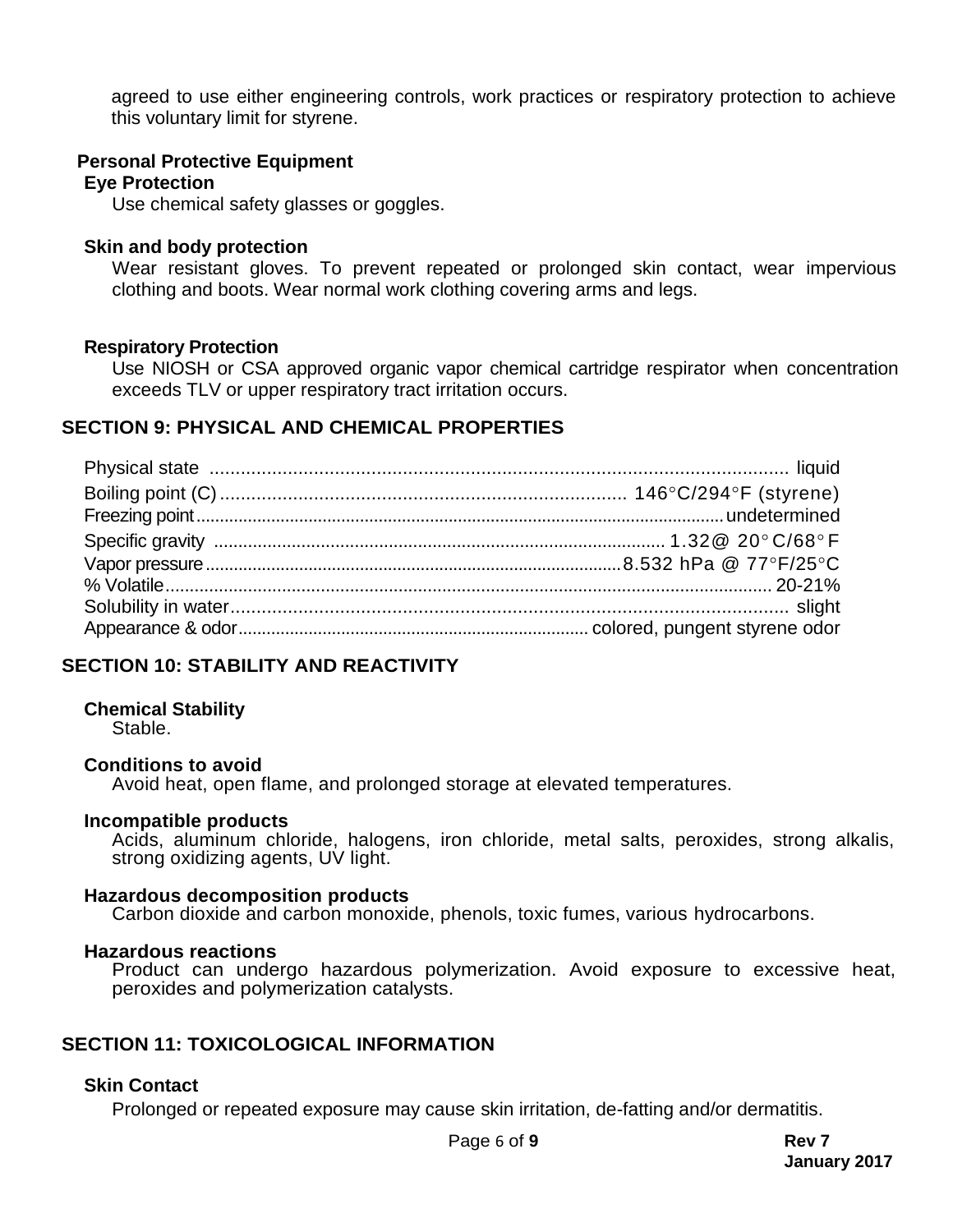## **Eye Contact**

Contact with liquid or vapors may cause irritation with temporary corneal injury.

#### **Inhalation**

Excessive inhalation of vapors can cause nasal and respiratory irritation and central nervous system effects including dizziness, weakness, fatigue, nausea, headache and unconsciousness.

#### **Ingestion**

Can cause gastrointestinal irritation, nausea, vomiting and diarrhea. Aspiration of material into the lungs can cause chemical pneumonitis, which can be fatal.

#### **Effect of Acute Exposure to Material**

Over-exposure may produce drowsiness, weak unsteady gait, and narcosis.

#### **Effects of Chronic Exposure to Material**

The International Agency for Research on Cancer (IARC) has classified styrene as a possible carcinogen to humans.

#### **LD 50 of Material**

## **Exposure Limit of Material**

#### **Carcinogenicity of Material**

This mixture contains component(s), which are listed as potential carcinogens by IARC. Component listed: Styrene.

#### **Reproductive Effects**

May cause adverse reproductive effects in animals.

# **SECTION 12: ECOLOGICAL INFORMATION**

| <b>Biodegradability</b>                                     |                       |  |
|-------------------------------------------------------------|-----------------------|--|
| Biodegradability - Product:                                 | no data available     |  |
| <b>Biodegradability - Components</b>                        |                       |  |
| Styrene:                                                    | Readily biodegradable |  |
| <b>Bioaccumulation</b>                                      |                       |  |
| Bioaccumulation - Product:                                  | no data available     |  |
| <b>Ecotoxicity Effects</b><br>Toxicity to fish - Components |                       |  |
| Styrene                                                     | $IC.50:4.02$ mall     |  |

| ∽.<br>.<br>. .<br> |
|--------------------|
| -96.<br>_<br>.     |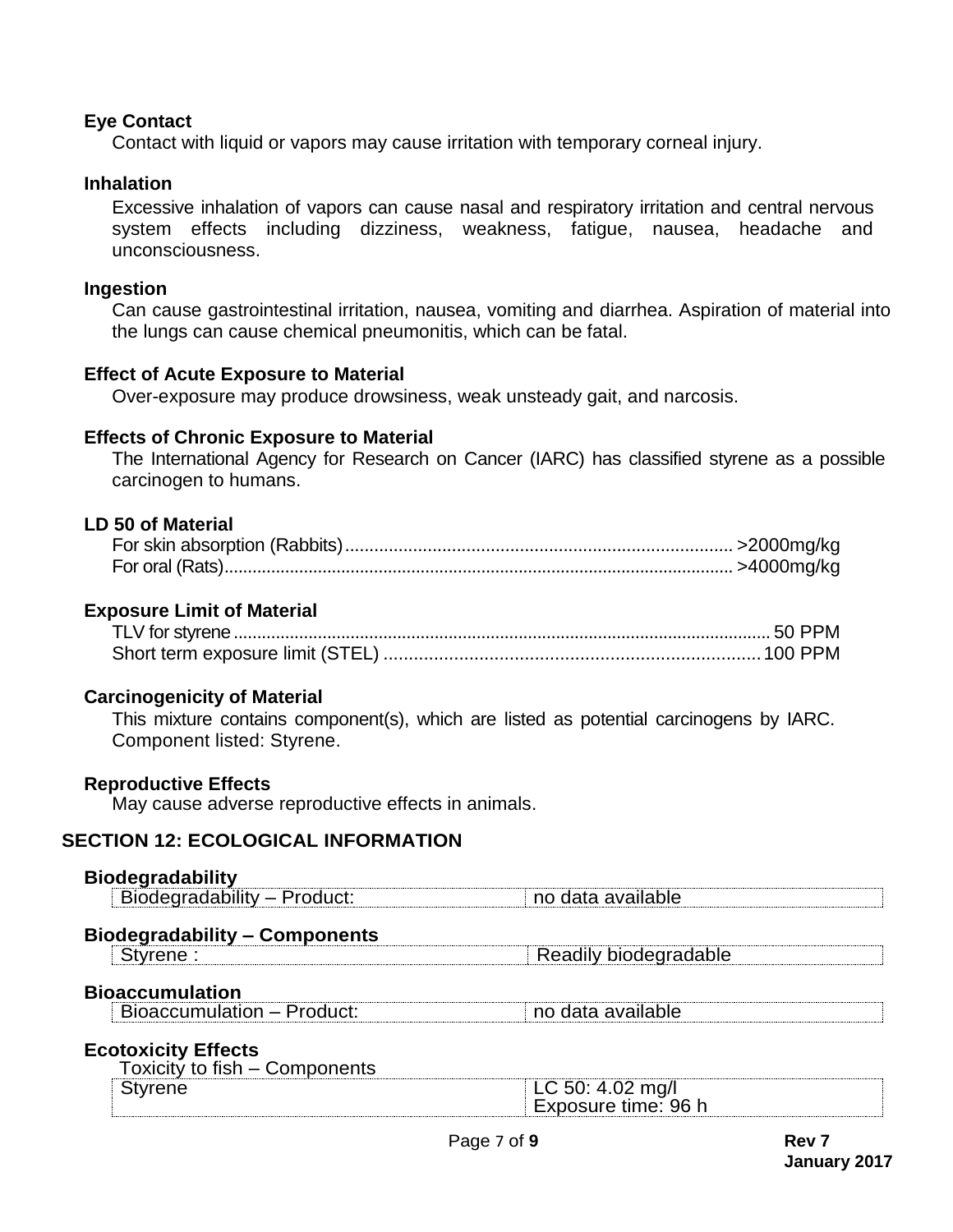| --                                                 |
|----------------------------------------------------|
| aes:<br>Snei<br>эı<br>ieac<br>omera<br>צםו<br>' l∈ |
|                                                    |
| <b>IW</b>                                          |
|                                                    |

#### **Toxicity to daphnia and other aquatic invertebrates** Styrene EC 50: 4.7 mg/l Exposure time: 48 h Species: Water flea (Daphnia magna)

#### **Toxicity to algae**

| <b>Styrene</b> | EC 50: $> 4.9$ mg/l                       |
|----------------|-------------------------------------------|
|                | Exposure time: 72 h                       |
|                | <sup>s</sup> Species: Pseudokirchneriella |
|                | subcapitata (green algae)                 |
|                |                                           |

#### **Toxicity to bacteria**

| ________________ |                           |  |
|------------------|---------------------------|--|
| stvrene          | EC 50: ca. 500 mg/l       |  |
|                  | Exposure time: 0.5 h      |  |
|                  | Species: activated sludge |  |
|                  |                           |  |

# **SECTION 13: DISPOSAL CONSIDERATION**

#### **Waste disposal methods**

Contaminated absorbent may be deposited in a landfill in accordance with local, state and federal regulations. Destroy by liquid incineration in accordance with applicable regulations. Dispose of in accordance with all applicable local, state and federal regulations. Do not discharge effluent containing this product into lakes, streams, ponds or estuaries, oceans, or other waters unless in accordance with the requirements of a National Pollutant Discharge Elimination Systems (NPDES) permit, and the permitting authority has been notified in writing prior to discharge. Do not discharge effluent containing this product to sewer systems without previously notifying the local sewage treatment plant authority. For guidance, contact your State Water Board or Regional Office of the EPA. Dispose of in accordance with all applicable local, state and federal regulations.

#### **SECTION 14: TRANSPORT INFORMATION**

#### **Special Shipping Information (Air, Ocean, Rail, and Roadways)**

UN 1866, Resin Solution, classification 3, Flammable liquid, Packaging Group III

#### **SECTION 15: REGULATORY INFORMATION**

#### **California Prop. 65**

| WARNING! This product contains a chemical known to the<br>State of California to cause cancer.                                      | <b>BENZENE</b> |
|-------------------------------------------------------------------------------------------------------------------------------------|----------------|
| WARNING! This product contains a chemical known to the<br>State of California to cause birth defects or other reproductive<br>harm. | <b>BENZENE</b> |

#### **SARA Hazard Classification**

| .<br><b>Contract Contract Contract Contract</b><br>∸ | livitv<br>. . |
|------------------------------------------------------|---------------|
|                                                      | --<br>.<br>   |
|                                                      |               |